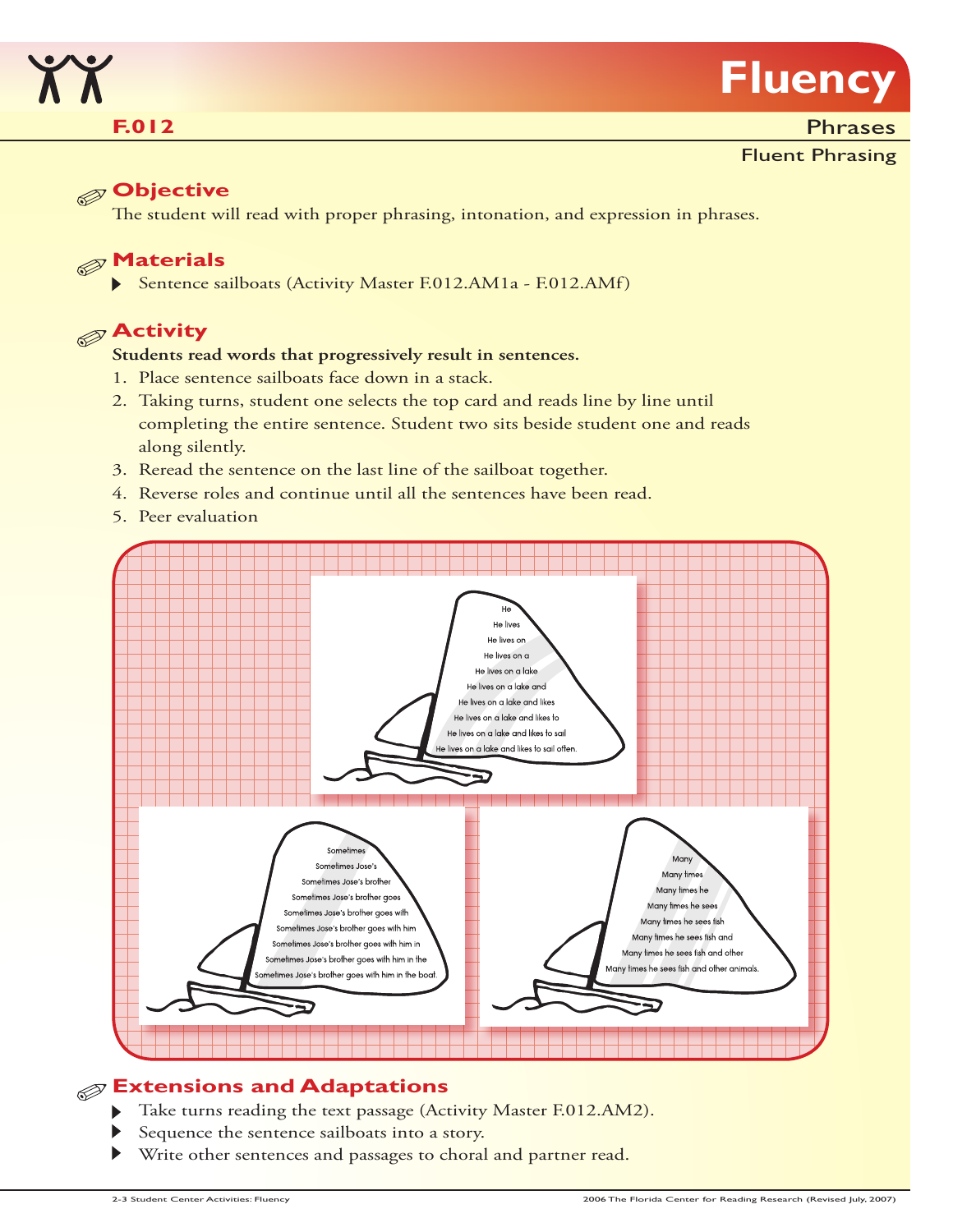

Fluent Phrasing **F.012.AM1a**

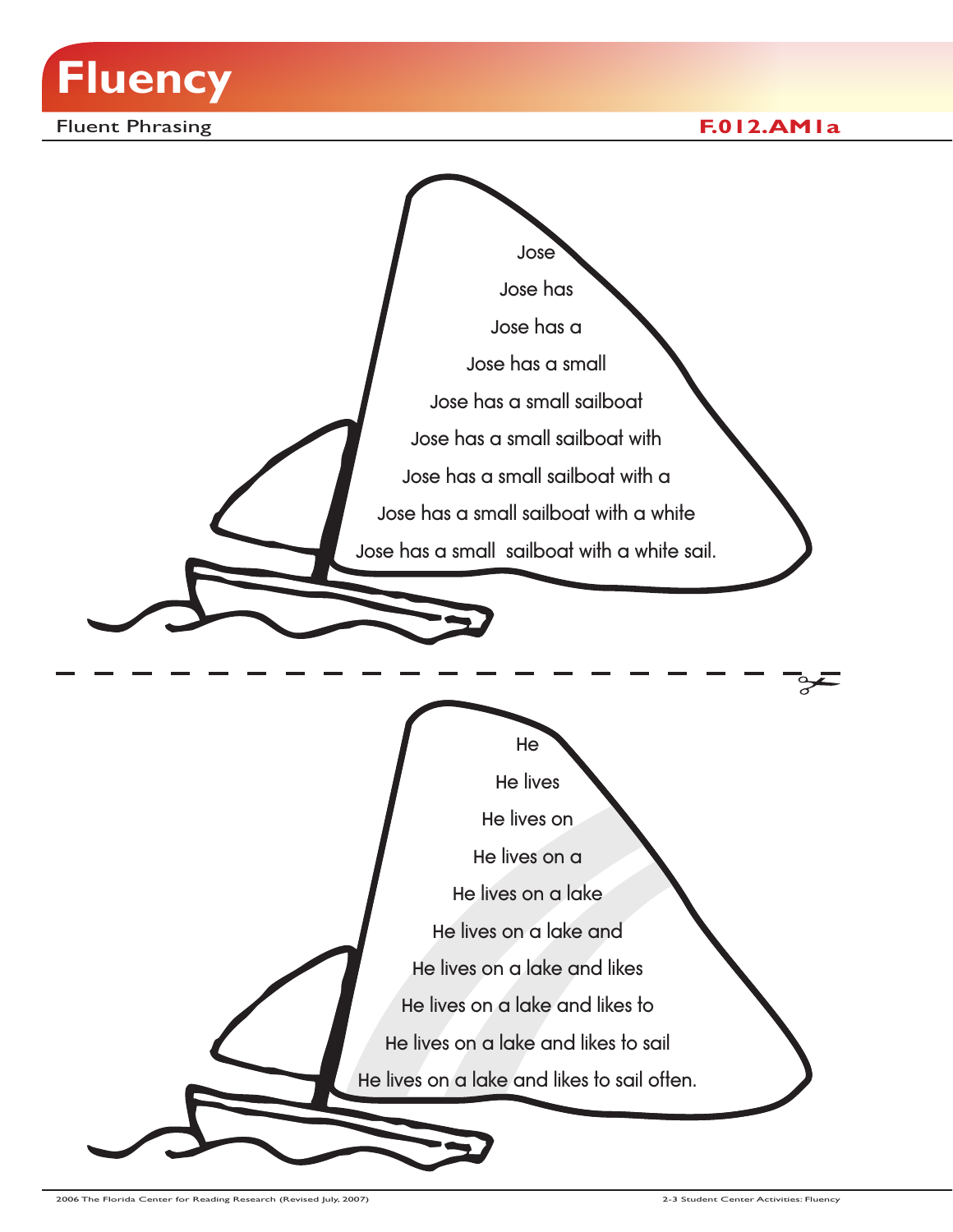



Fluent Phrasing

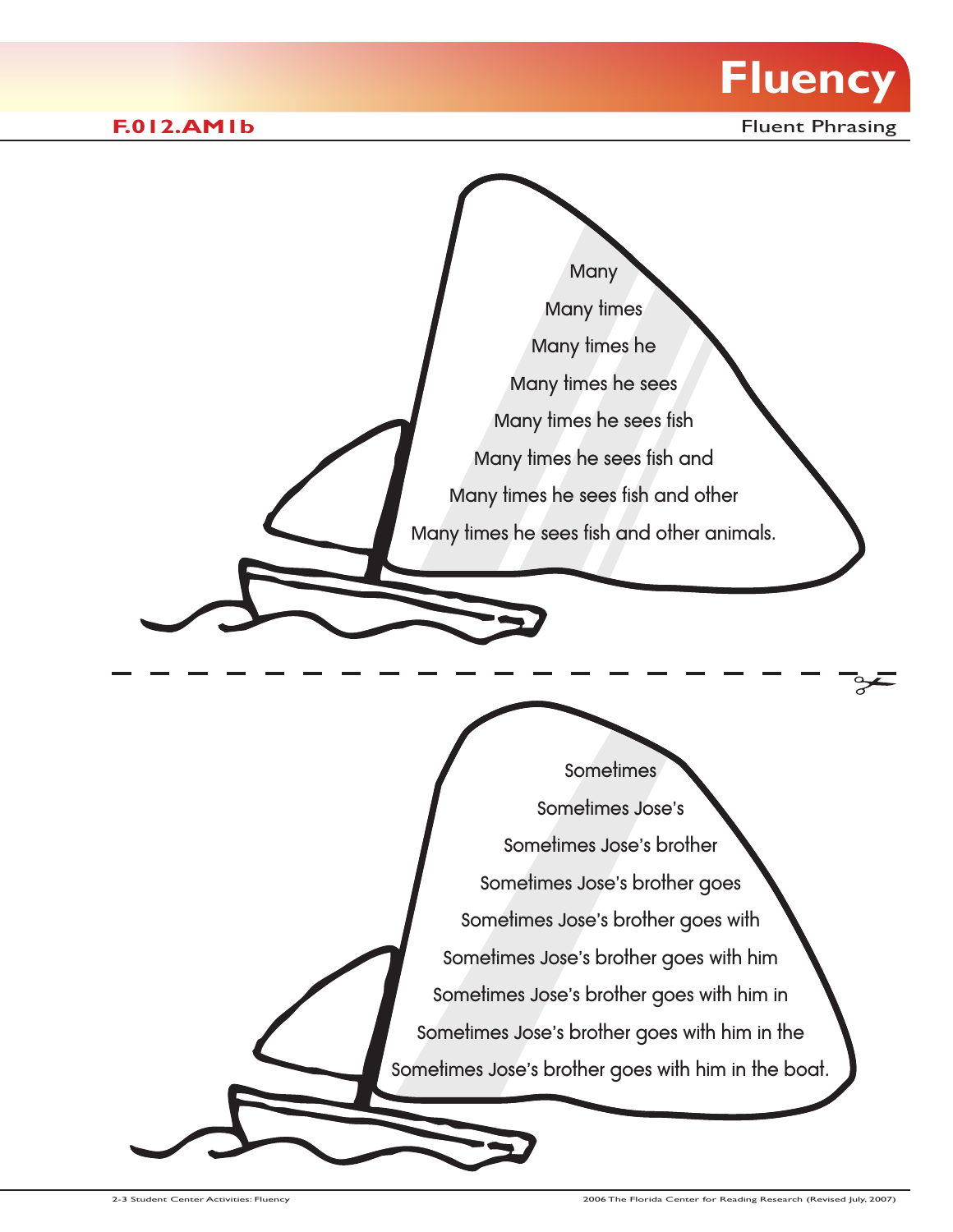

Fluent Phrasing **F.012.AM1c**

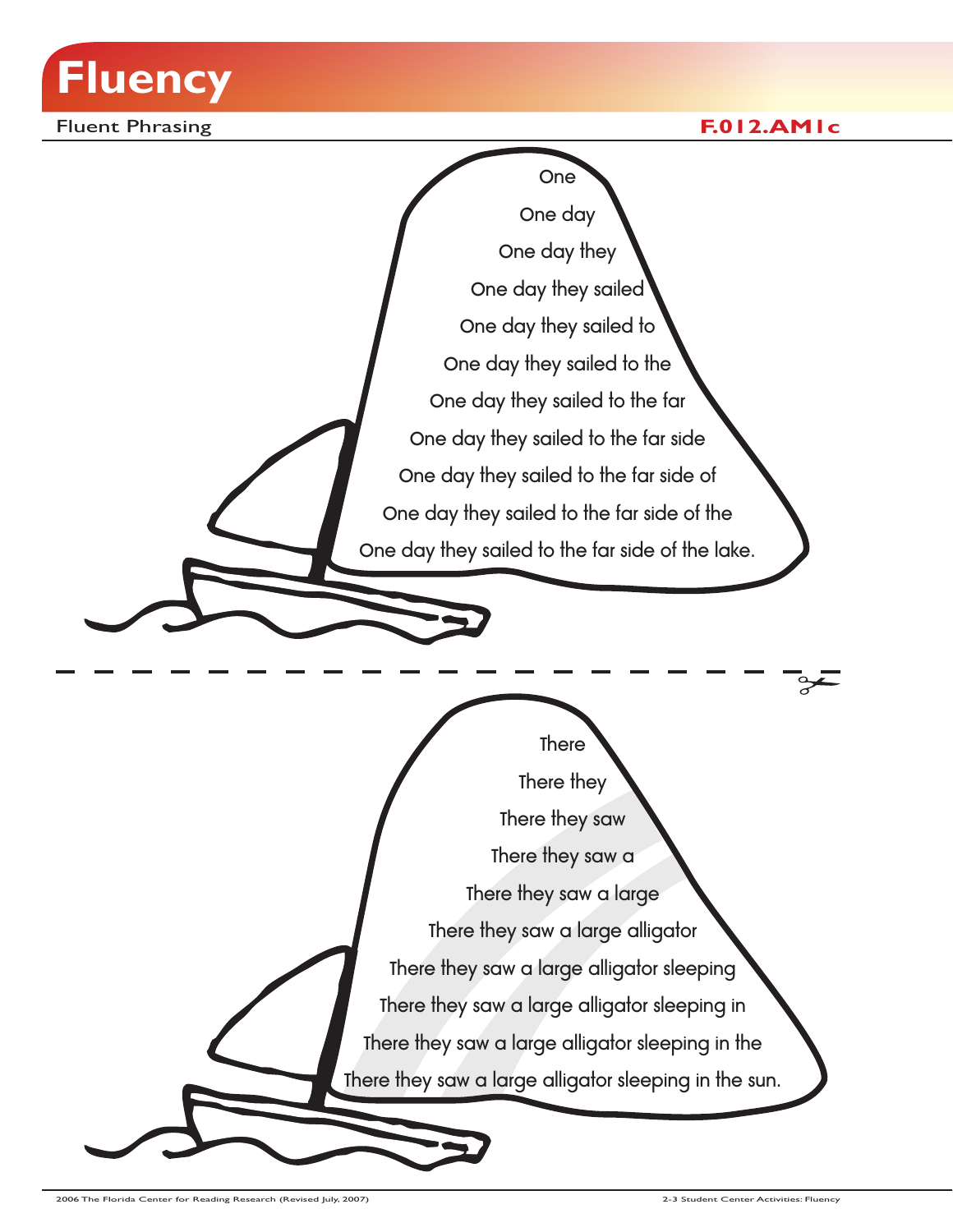

**F.012.AM1d F.012.AM1d FIGULARY** 

The The wind The wind did The wind did not The wind did not blow The wind did not blow and The wind did not blow and the The wind did not blow and the boat The wind did not blow and the boat would The wind did not blow and the boat would not The wind did not blow and the boat would not move The The alligator The alligator awoke The alligator awoke and The alligator awoke and began The alligator awoke and began to The alligator awoke and began to swim The alligator awoke and began to swim to The alligator awoke and began to swim to the The alligator awoke and began to swim to the boat.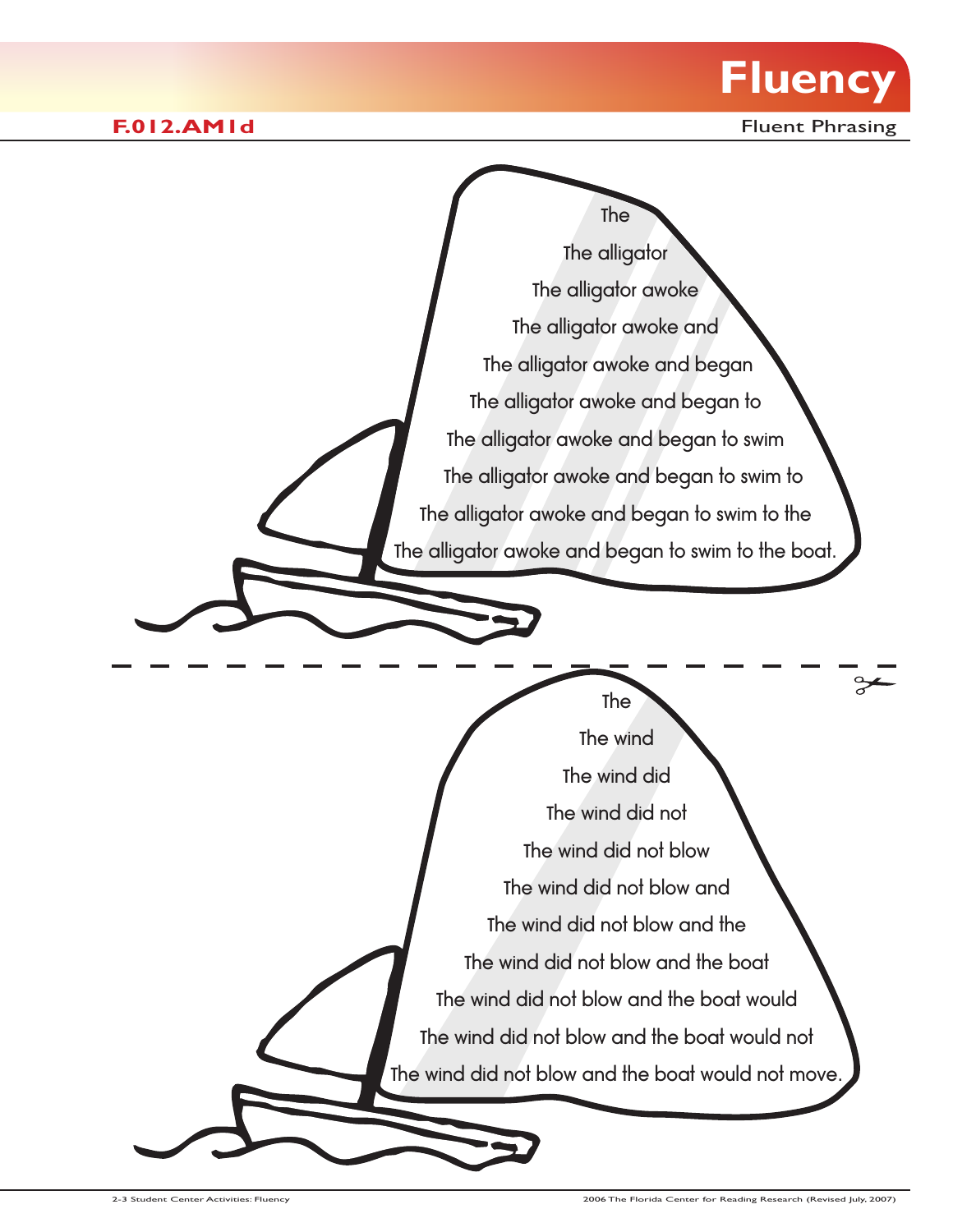

Fluent Phrasing **F.012.AM1e**

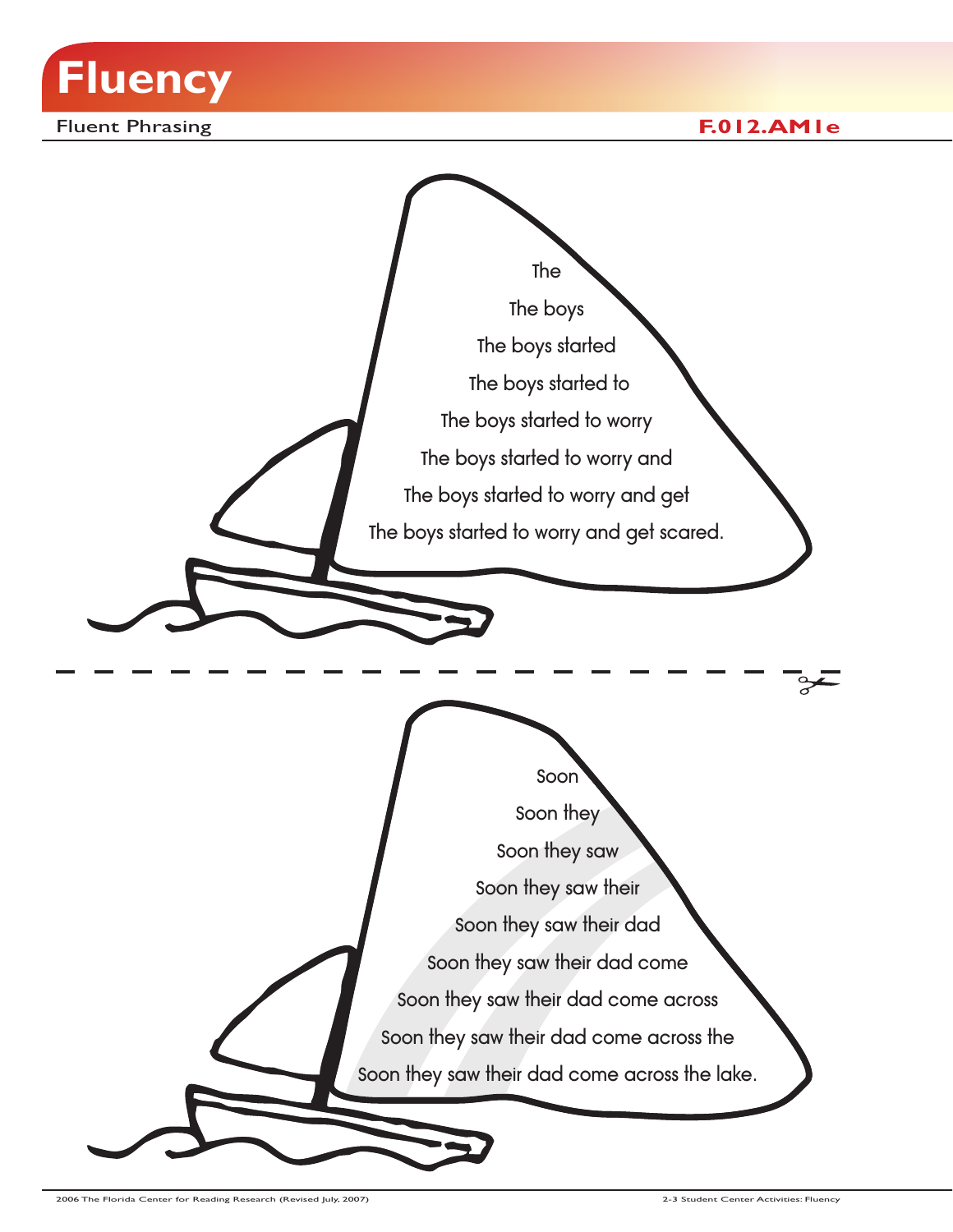



**F.012.AM1f F.012.AM1f FIGULARIZE**